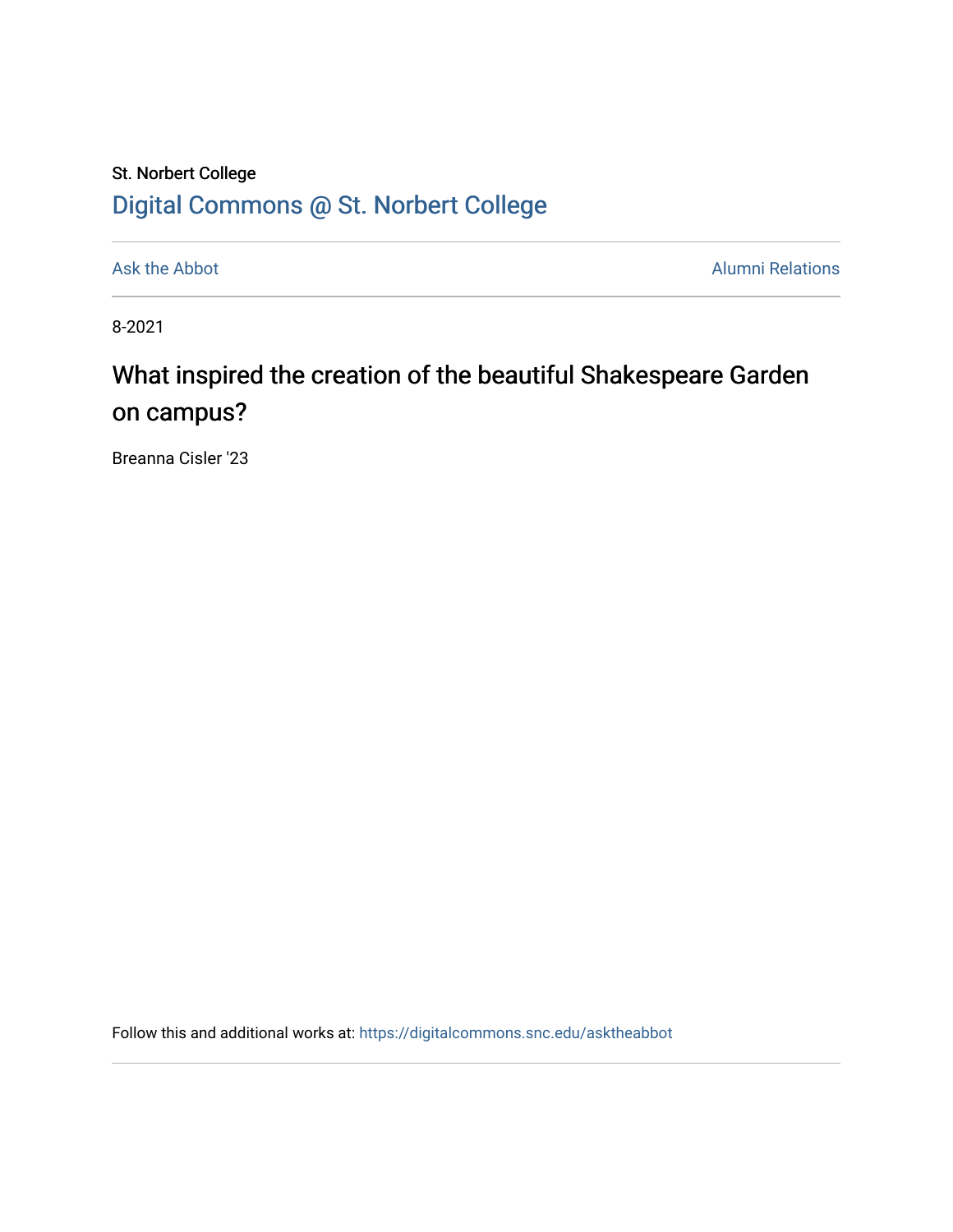

[Academics](https://www.snc.edu/academics) [Admission](https://www.snc.edu/admission) [Campus Life](https://www.snc.edu/campuslife) [Living Norbertine](https://www.snc.edu/livingnorbertine) [Athletics](https://www.snc.edu/athletics) [About](https://www.snc.edu/about)

Q

Giving

to SNC

[Alumni](https://www.snc.edu/alumni/)  $\geq$  [Ask the Abbot](https://www.snc.edu/alumni/abbot/)  $\geq$  August 2021 合

### [Alumni](https://www.snc.edu/alumni/index.html)

[Events & Reunions](https://www.snc.edu/alumni/event/index.html) [Behind the Arch](https://www.snc.edu/alumni/event/behindthearch/) [Benefits and Services](https://www.snc.edu/alumni/benefits.html) [Get Involved](https://www.snc.edu/alumni/getinvolved.html) [Give to SNC](http://giving.snc.edu/) [Alumni Awards](https://www.snc.edu/alumni/awards/index.html) [Knight Lights](https://www.snc.edu/alumni/knightlights/index.html) [Alumni-Owned](https://www.snc.edu/alumni/directory/index.html) [Businesses Network](https://www.snc.edu/alumni/directory/index.html) [Alumni Board](https://www.snc.edu/alumni/alumniboard.html) [Student Alumni](https://www.snc.edu/alumni/saa.html) [Ambassadors](https://www.snc.edu/alumni/saa.html) [Staff](https://www.snc.edu/alumni/contactus.html)

# August 2021 Question:

Dear Abbot Pennings,

"What inspired the creation of the beautiful Shakespeare Garden on campus?"

Brenna Cisler '23

#### Answer:

My dearest Brenna,

Blooms and the Bard – a delightful combination! The college dedicated its Shakespeare Garden on May 15, 2000; a year that also marked a full century since the founding of the Monday Shakespeare Club of Green Bay and De Pere. This organization, which has historically met on Mondays to discuss the works of Shakespeare, ranks among the nation's oldest ongoing study groups for women. The club's gift, made in memory of its past president, Mrs. Crane (Mary) Murphy, included an endowment to ensure the garden's proper maintenance in perpetuity.

The Shakespeare Garden is situated in the quadrangle between the F. K. Bemis International Conference Center, Austin E. Cofrin Hall, the Gehl-Mulva Science Center, and Todd Wehr Hall. Its layout, a revival of the Monday Shakespeare Club's first garden completed in 1931 in west Green Bay, is shaped with teakwood benches, an arbor, terra cotta granite gravel paths, and a center pedestal with sundial. Plants in the garden are each mentioned in Shakespeare's works, and have included boxwood, flax, petunias, tulips, marigolds and, of course,



### Ask the Abbot

As the founder of St. Norbert College, and having a prime seat in the center of campus throughout the years, I, Abbot Bernard Pennings, hold the answers to many of your burning questions about the college. [Submit Your Question](https://www.snc.edu/alumni/abbot/index.html)